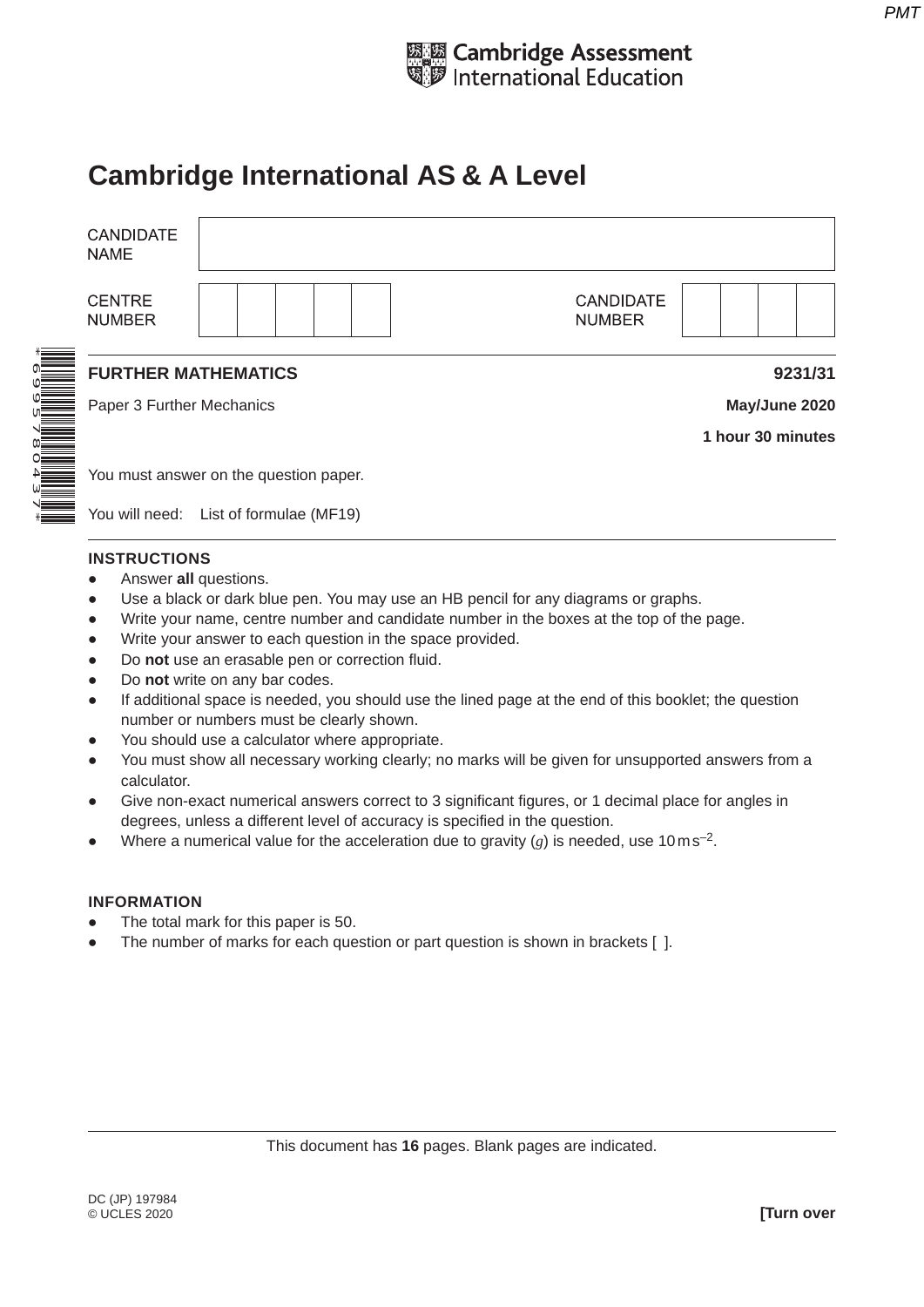## **2**

### **BLANK PAGE**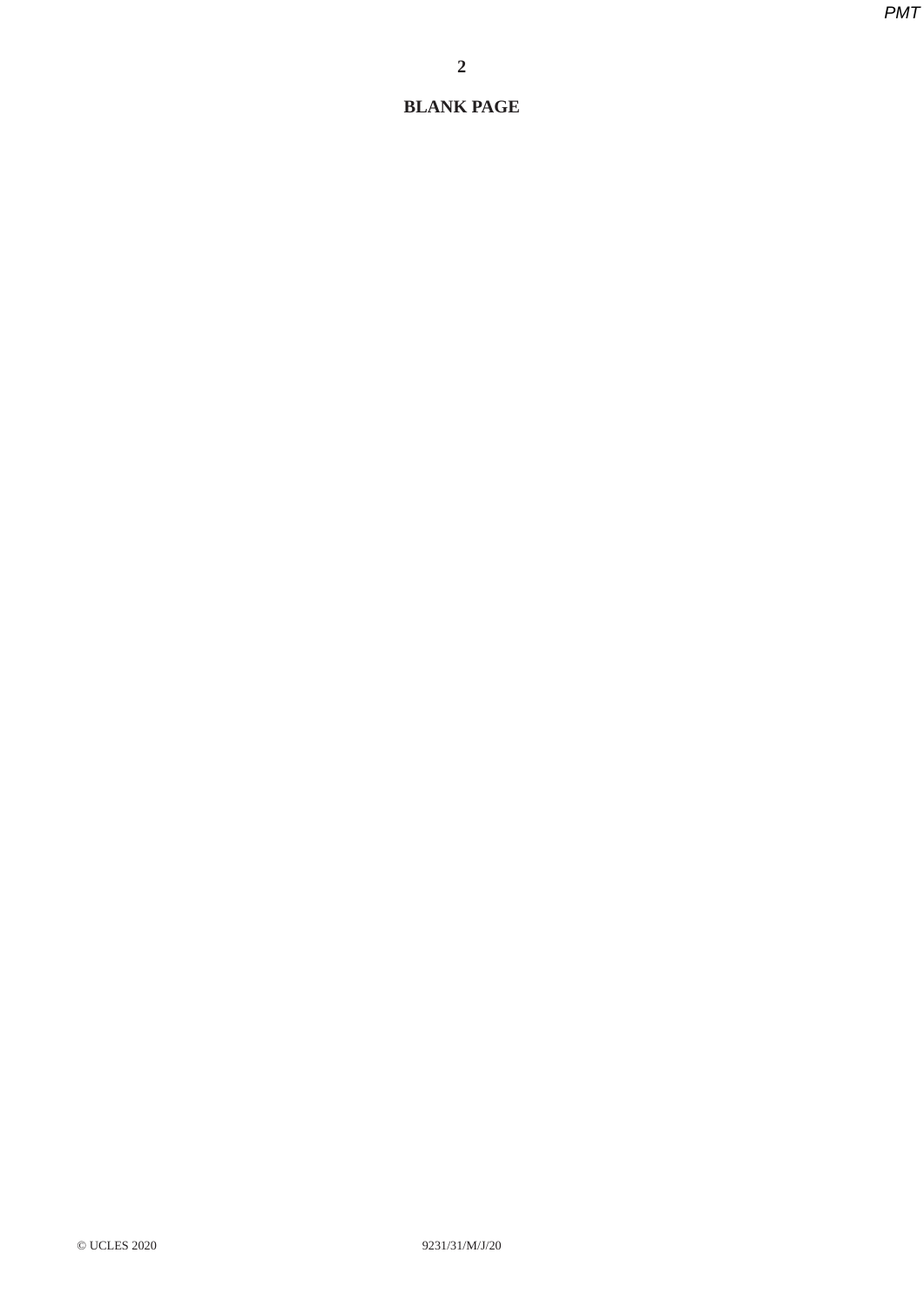A particle *P* is projected with speed *u* at an angle of  $30^{\circ}$  above the horizontal from a point *O* on a horizontal plane and moves freely under gravity. The particle reaches its greatest height at time *T* after  $\mathbf{1}$ projection.

| Find, in terms of u, the speed of P at time $\frac{2}{3}T$ after projection. | $[5]$ |
|------------------------------------------------------------------------------|-------|
|                                                                              |       |
|                                                                              |       |
|                                                                              |       |
|                                                                              |       |
|                                                                              |       |
|                                                                              |       |
|                                                                              |       |
|                                                                              |       |
|                                                                              |       |
|                                                                              |       |
|                                                                              |       |
|                                                                              |       |
|                                                                              |       |
|                                                                              |       |
|                                                                              |       |
|                                                                              |       |
|                                                                              |       |
|                                                                              |       |
|                                                                              |       |
|                                                                              |       |
|                                                                              |       |
|                                                                              |       |
|                                                                              |       |
|                                                                              |       |
|                                                                              |       |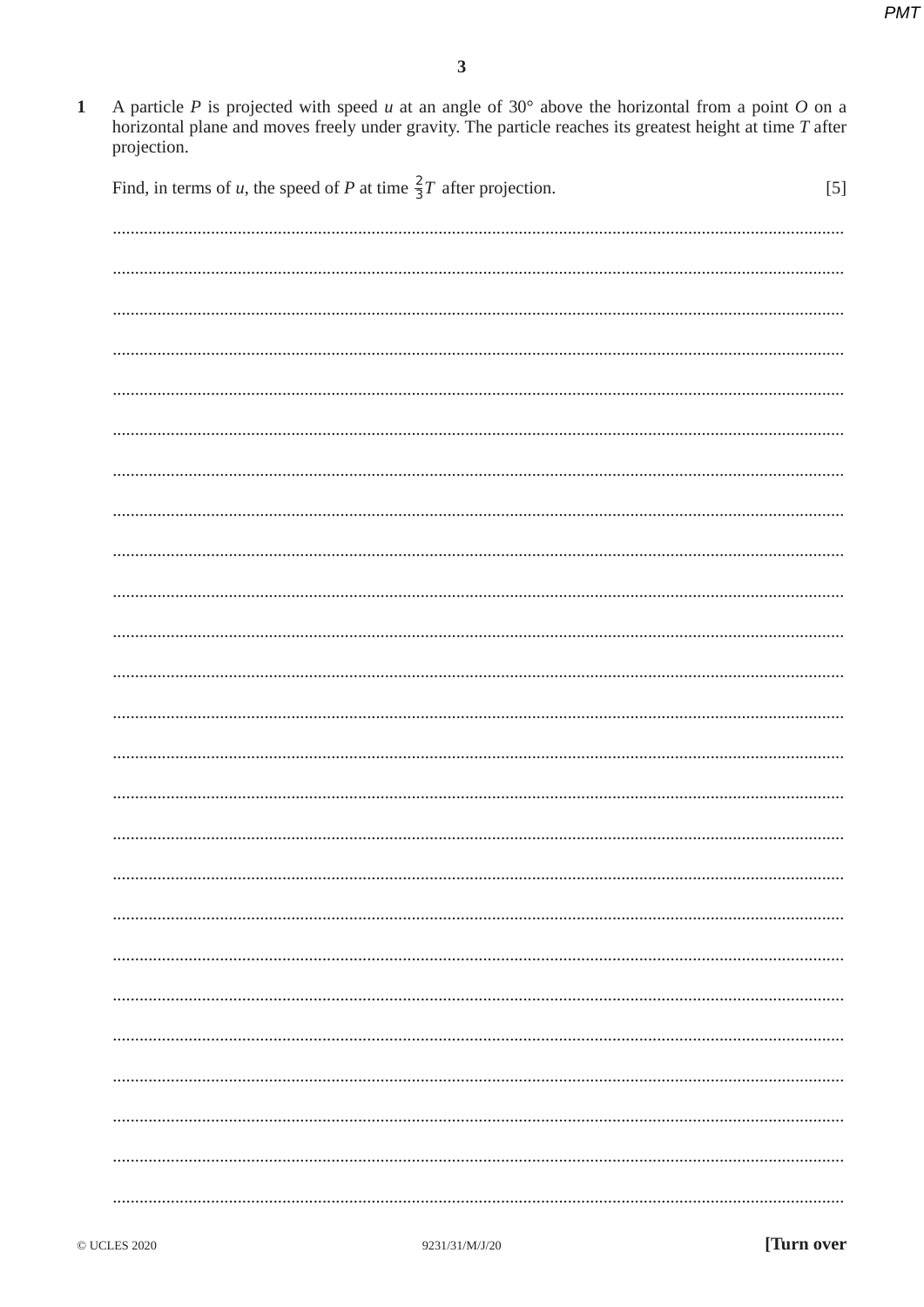$[5]$ 



A light inextensible string of length  $a$  is threaded through a fixed smooth ring  $R$ . One end of the string is attached to a particle  $\overline{A}$  of mass  $3m$ . The other end of the string is attached to a particle  $\overline{B}$  of mass  $\overline{m}$ . The particle A hangs in equilibrium at a distance x vertically below the ring. The angle between AR and

BR is  $\theta$  (see diagram). The particle B moves in a horizontal circle with constant angular speed  $2\sqrt{\frac{g}{a}}$ .

Show that  $\cos \theta = \frac{1}{3}$  and find x in terms of a.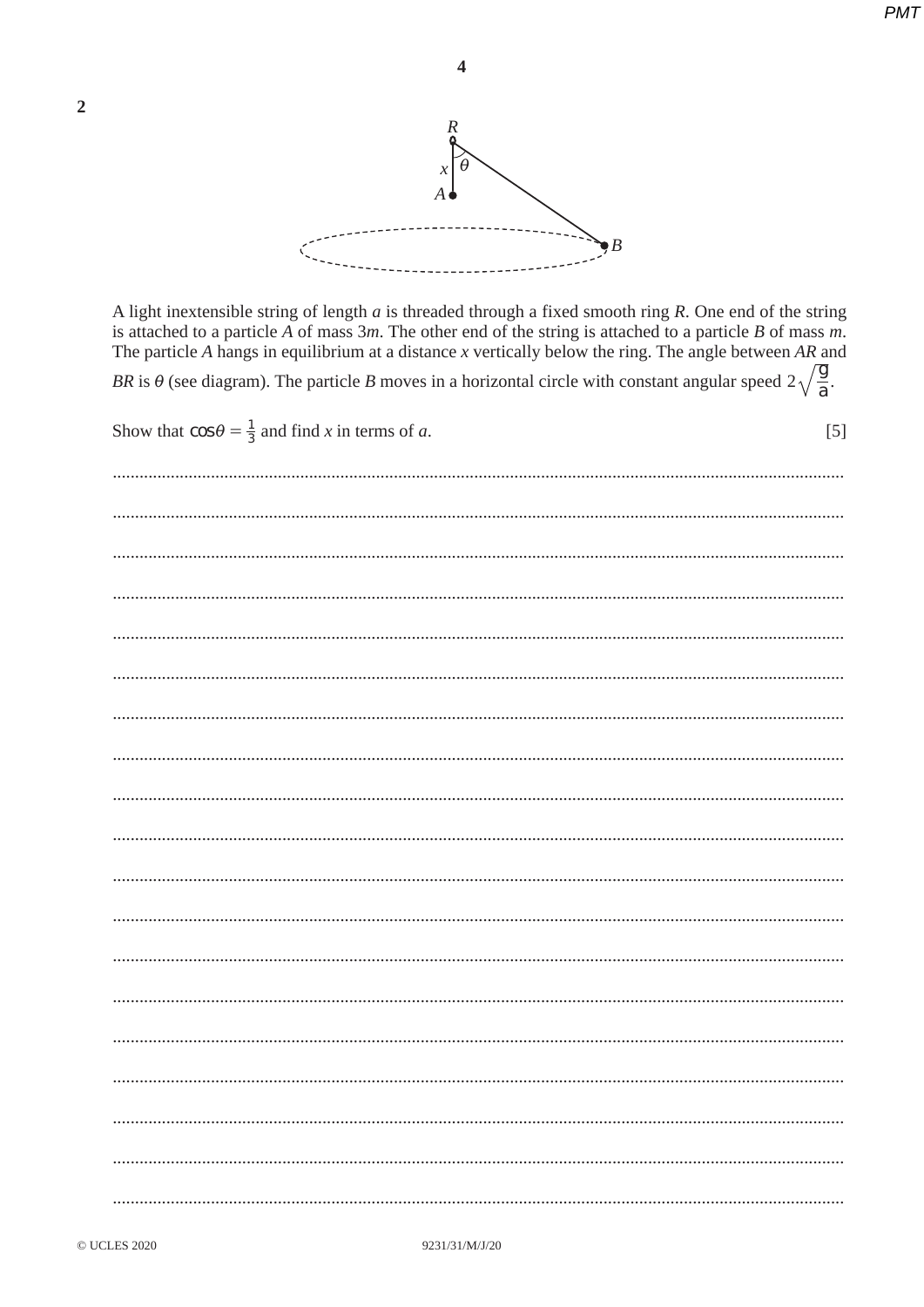[Turn over

9231/31/M/J/20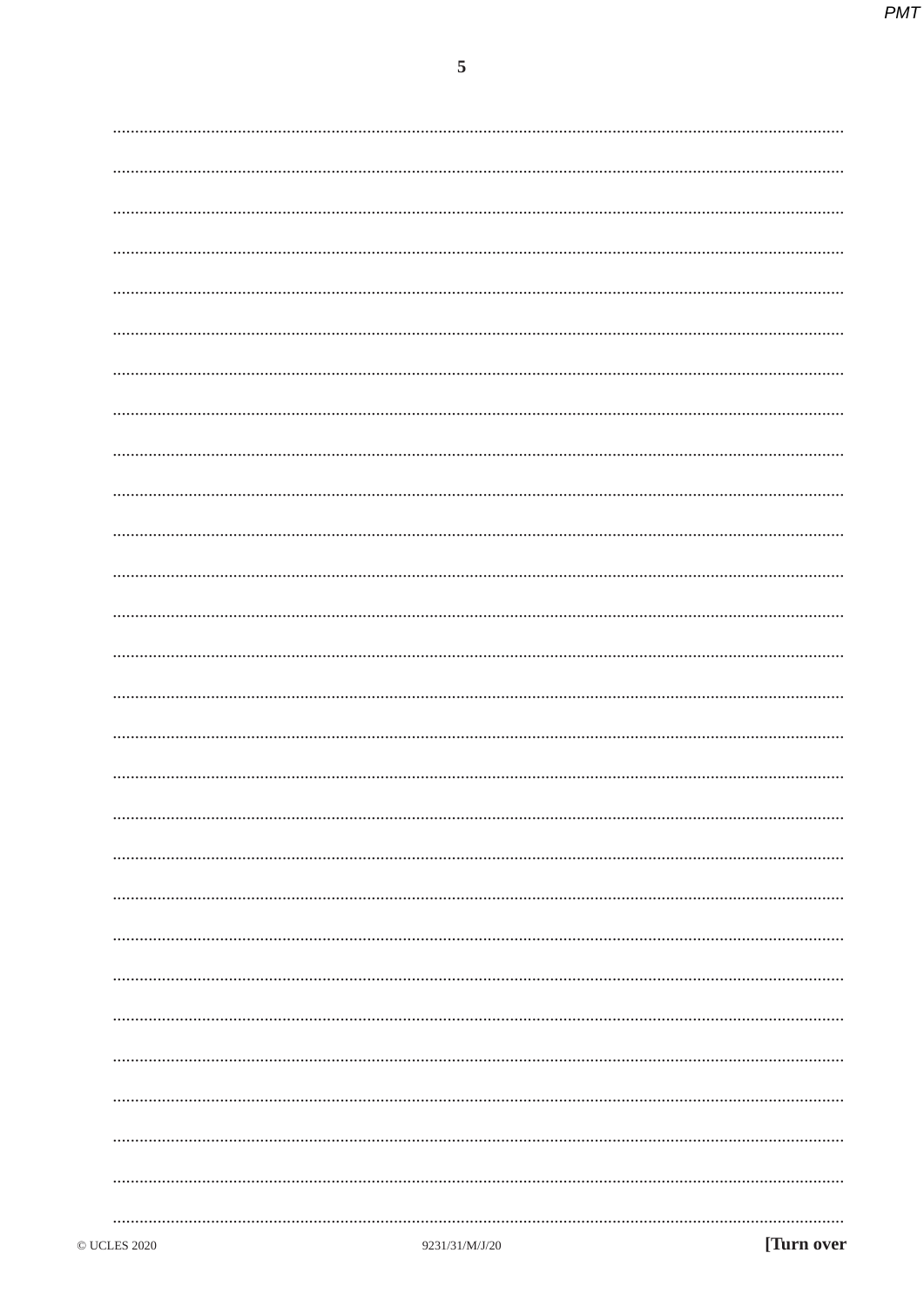One end of a light elastic spring, of natural length  $a$  and modulus of elasticity  $5mg$ , is attached to a fixed point  $A$ . The other end of the spring is attached to a particle  $P$  of mass  $m$ . The spring hangs with  $P$  $\overline{\mathbf{3}}$ vertically below A. The particle  $P$  is released from rest in the position where the extension of the spring is  $\frac{1}{2}a$ .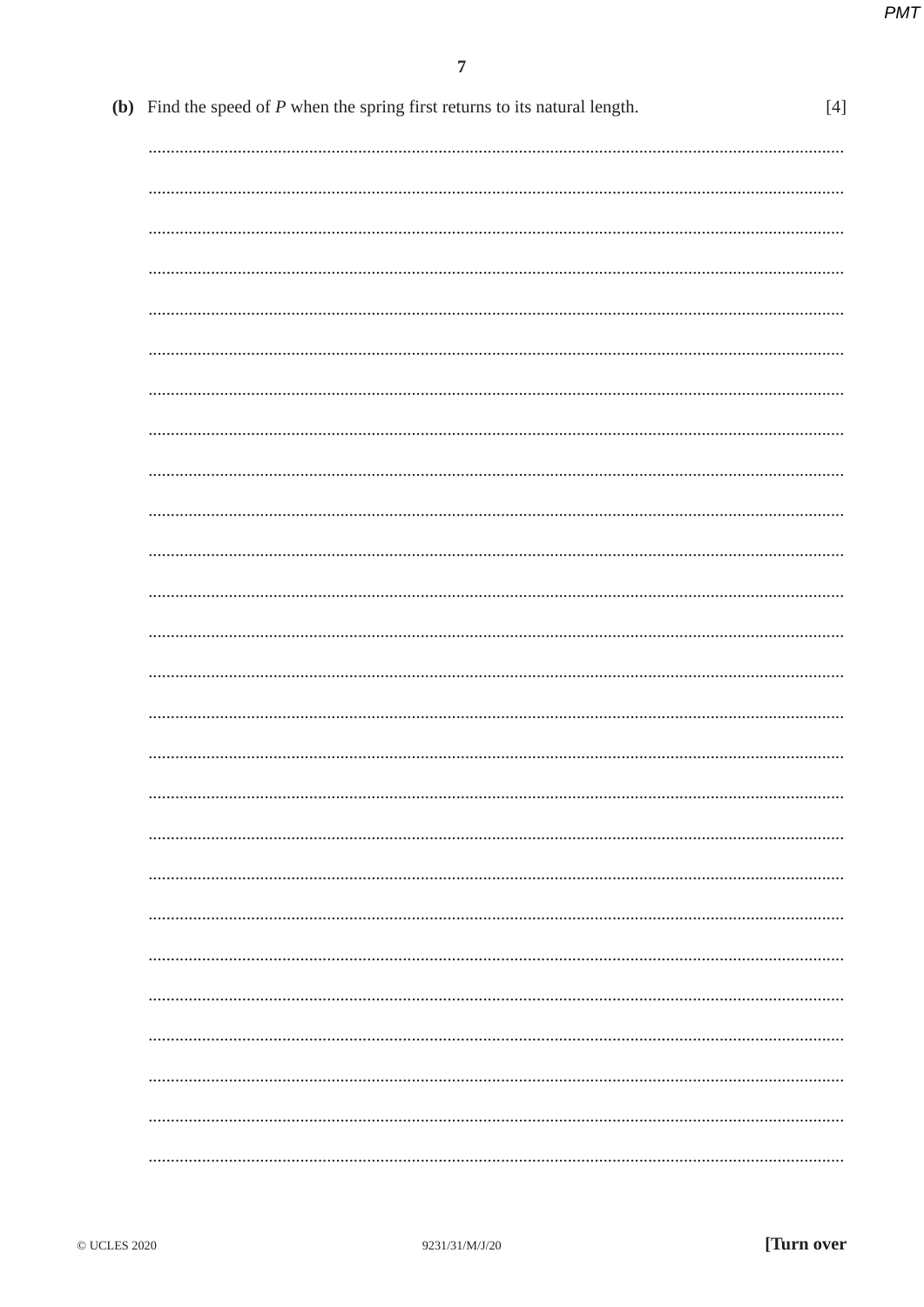

A uniform square lamina *ABCD* has sides of length 10cm. The point *E* is on *BC* with  $EC = 7.5cm$ , and the point F is on DC with  $CF = x$ cm. The triangle EFC is removed from ABCD (see diagram). The centre of mass of the resulting shape *ABEFD* is a distance  $\bar{x}$  cm from *CB* and a distance  $\bar{y}$  cm from CD.

| (a) Show that $\bar{x} = \frac{400 - x^2}{80 - 3x}$ and find a corresponding expression for $\bar{y}$ .<br>$[4]$ |  |
|------------------------------------------------------------------------------------------------------------------|--|
|                                                                                                                  |  |
|                                                                                                                  |  |
|                                                                                                                  |  |
|                                                                                                                  |  |
|                                                                                                                  |  |
|                                                                                                                  |  |
|                                                                                                                  |  |
|                                                                                                                  |  |
|                                                                                                                  |  |
|                                                                                                                  |  |
|                                                                                                                  |  |
|                                                                                                                  |  |
|                                                                                                                  |  |
|                                                                                                                  |  |
|                                                                                                                  |  |
|                                                                                                                  |  |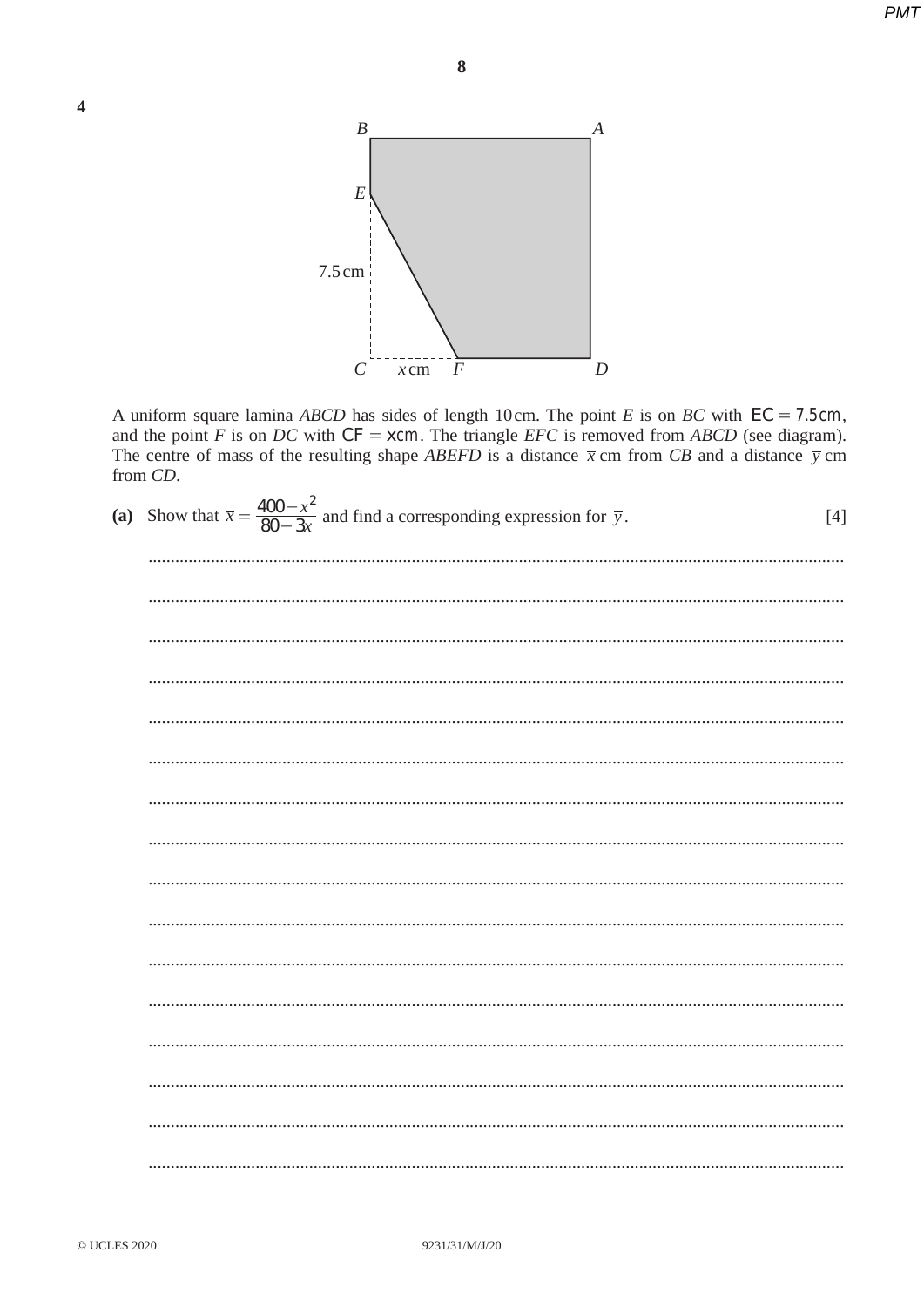The shape ABEFD is in equilibrium in a vertical plane with the edge DF resting on a smooth horizontal surface.

(b) Find the greatest possible value of x, giving your answer in the form  $a+b\sqrt{2}$ , where a and b are constants to be determined.  $[3]$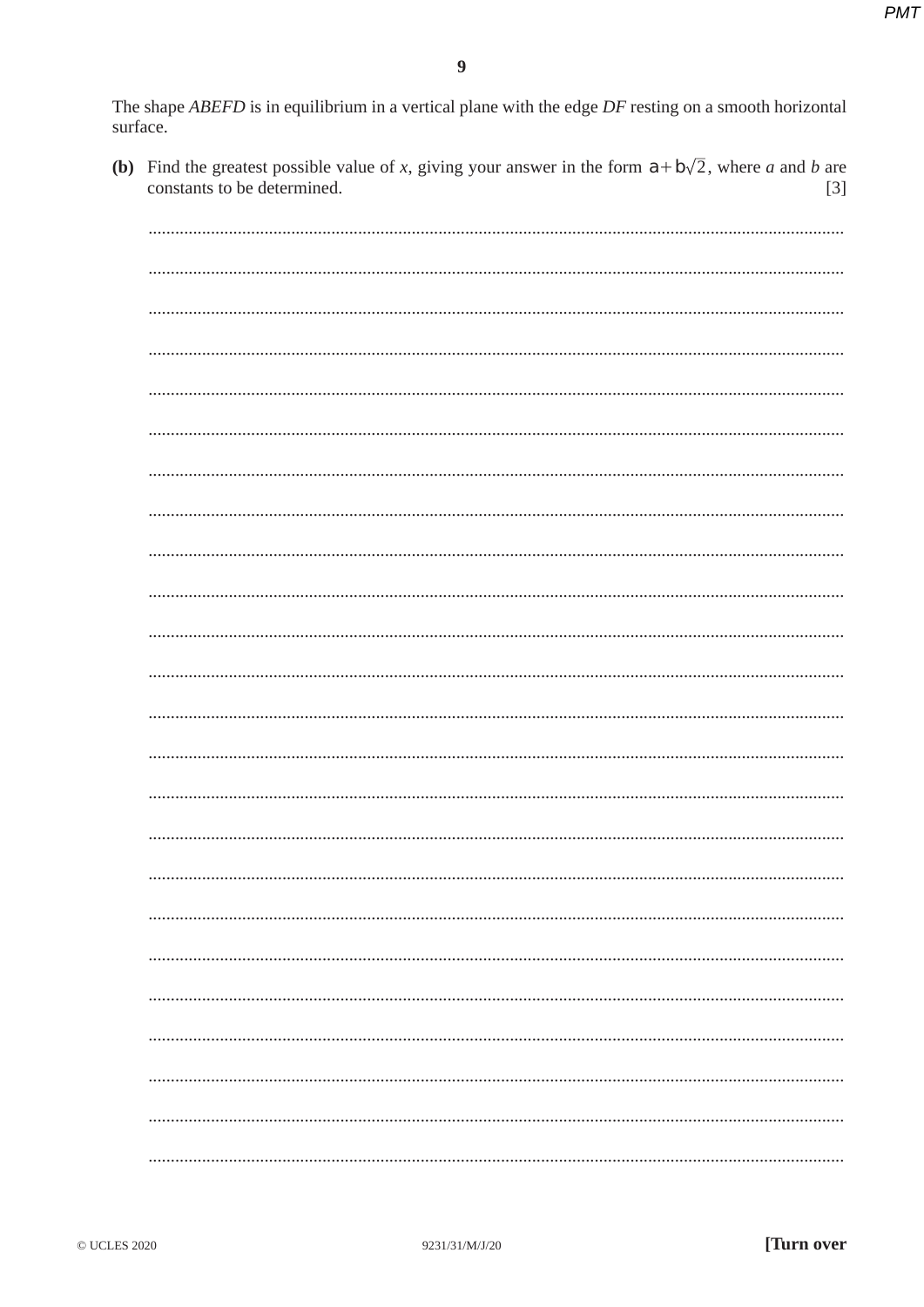A particle P is moving along a straight line with acceleration  $3ku - kv$  where v is its velocity at time t, 5  $u$  is its initial velocity and  $k$  is a constant. The velocity and acceleration of  $P$  are both in the direction of increasing displacement from the initial position.

| (a) Find the time taken for $P$ to achieve a velocity of $2u$ . | $[3]$ |
|-----------------------------------------------------------------|-------|
|                                                                 |       |
|                                                                 |       |
|                                                                 |       |
|                                                                 |       |
|                                                                 |       |
|                                                                 |       |
|                                                                 |       |
|                                                                 |       |
|                                                                 |       |
|                                                                 |       |
|                                                                 |       |
|                                                                 |       |
|                                                                 |       |
|                                                                 |       |
|                                                                 |       |
|                                                                 |       |
|                                                                 |       |
|                                                                 |       |
|                                                                 |       |
|                                                                 |       |
|                                                                 |       |
|                                                                 |       |
|                                                                 |       |
|                                                                 |       |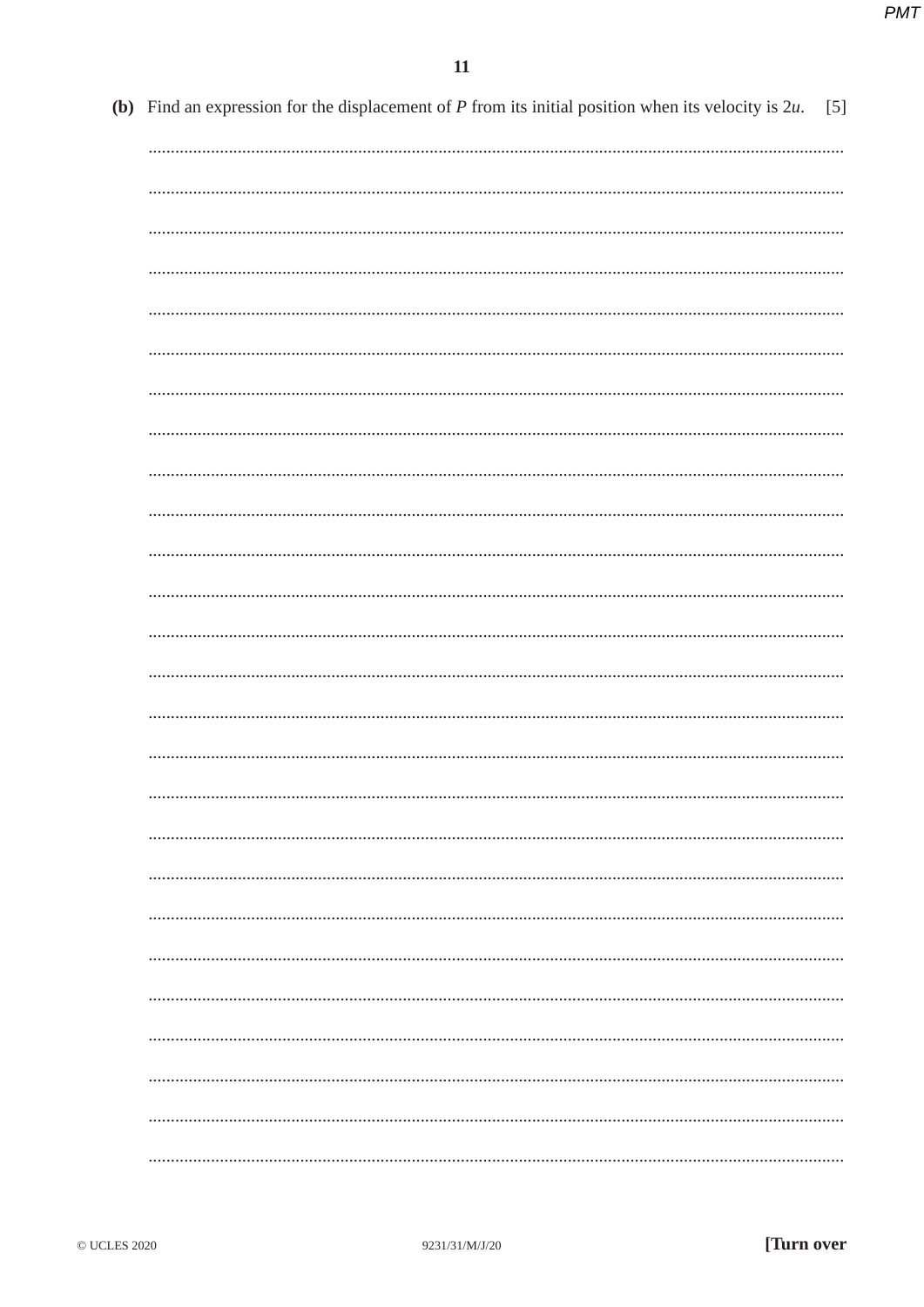A particle  $P$  of mass  $m$  is moving with speed  $u$  on a fixed smooth horizontal surface. The particle 6 strikes a fixed vertical barrier. At the instant of impact the direction of motion of P makes an angle  $\alpha$ with the barrier. The coefficient of restitution between  $P$  and the barrier is  $e$ . As a result of the impact, the direction of motion of  $P$  is turned through 90°.

| (a) Show that $\tan^2 \alpha = \frac{1}{e}$ . | $[3]$ |
|-----------------------------------------------|-------|
|                                               |       |
|                                               |       |
|                                               |       |
|                                               |       |
|                                               |       |
|                                               |       |
|                                               |       |
|                                               |       |
|                                               |       |
|                                               |       |
|                                               |       |
|                                               |       |
|                                               |       |
|                                               |       |
|                                               |       |
|                                               |       |
|                                               |       |
|                                               |       |
|                                               |       |
|                                               |       |
|                                               |       |
|                                               |       |
|                                               |       |
|                                               |       |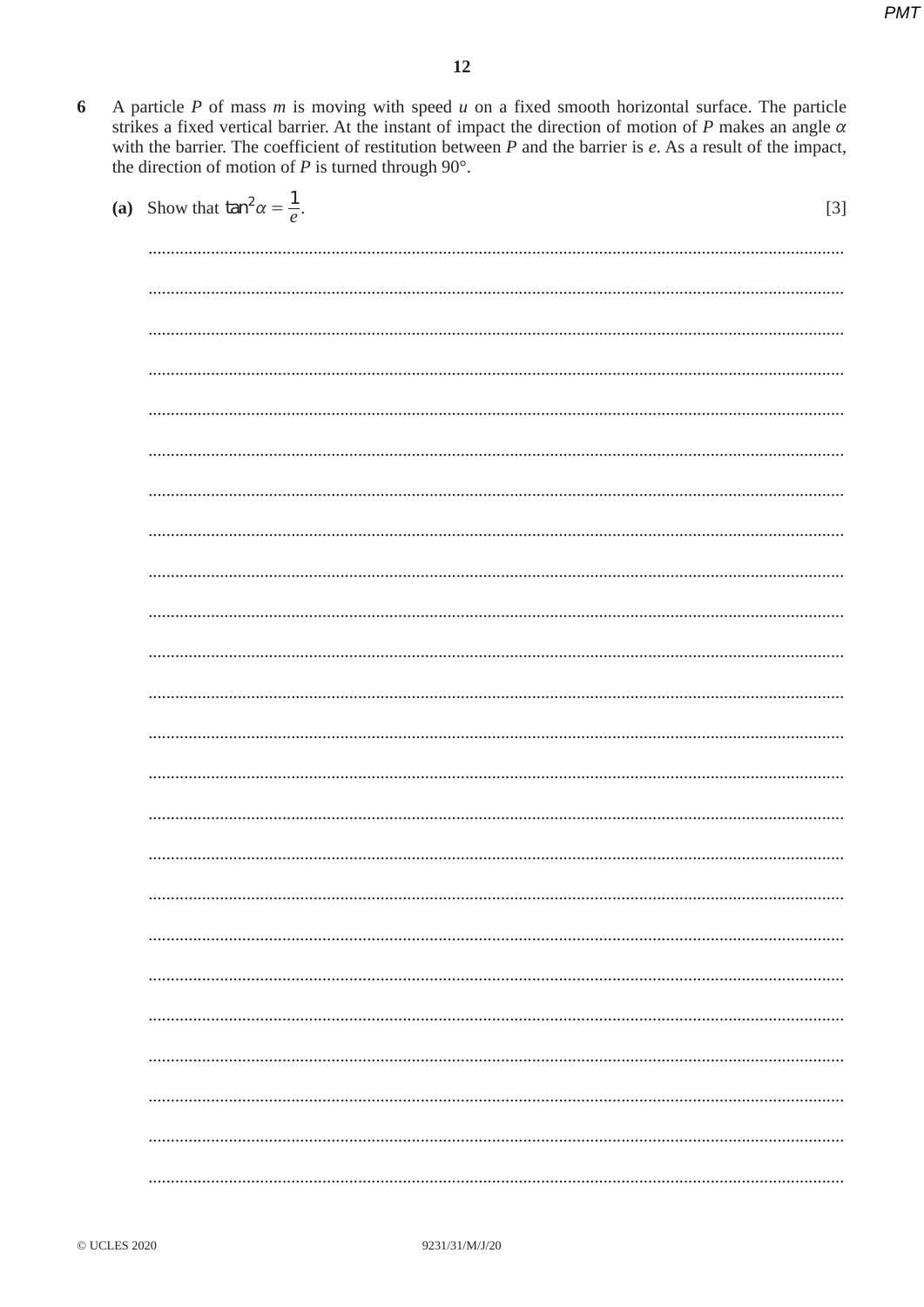$[5]$ 

| The particle $P$ loses two-thirds of its kinetic energy in the impact. |     |
|------------------------------------------------------------------------|-----|
| (b) Find the value of $\alpha$ and the value of e.                     | [5] |
|                                                                        |     |

| <br> |
|------|
|      |
|      |
|      |
|      |
|      |
|      |
|      |
|      |
|      |
|      |
|      |
|      |
|      |
|      |
|      |
|      |
|      |
|      |
|      |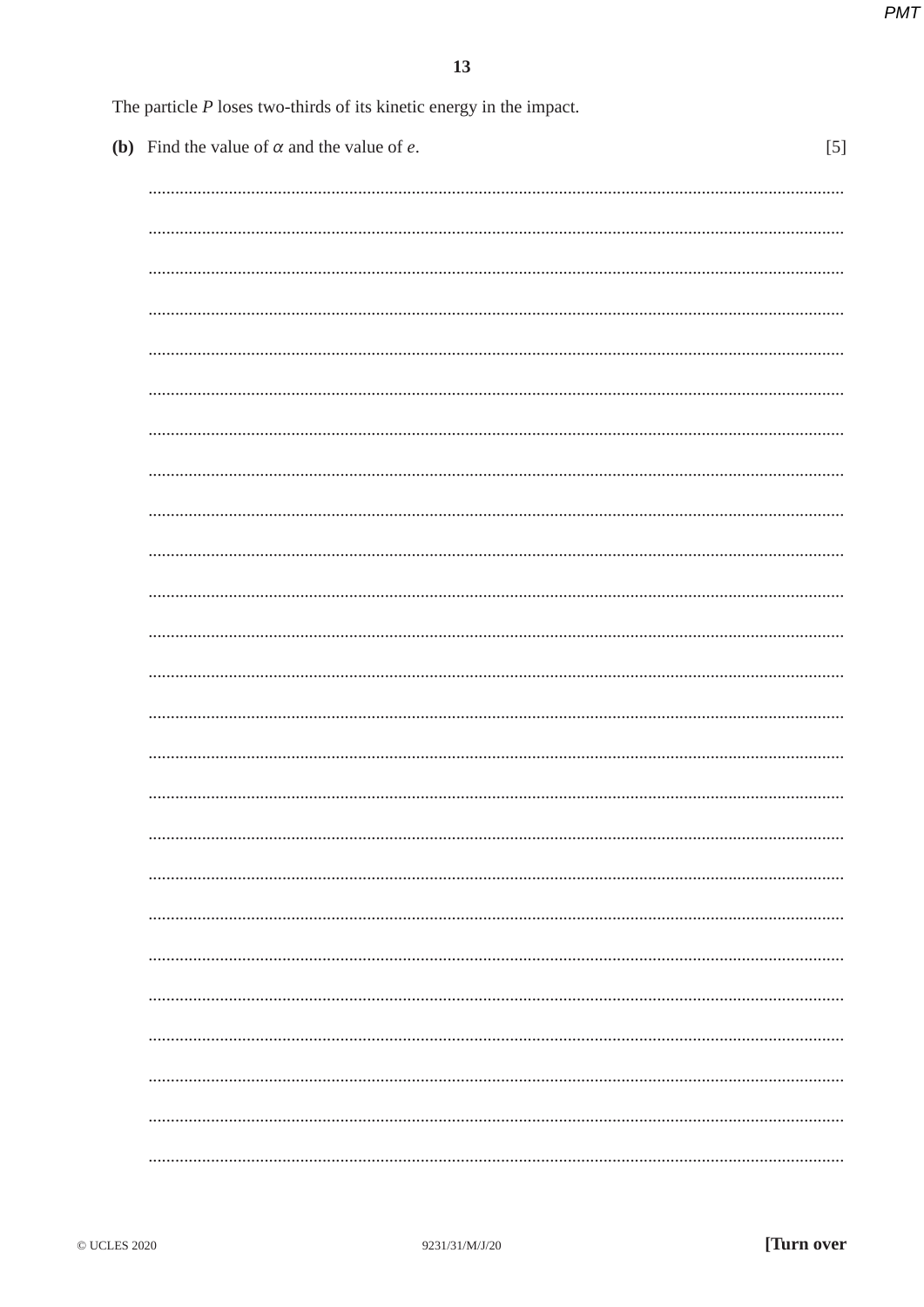$\overline{7}$ A hollow cylinder of radius  $a$  is fixed with its axis horizontal. A particle  $P$ , of mass  $m$ , moves in part of a vertical circle of radius  $a$  and centre  $O$  on the smooth inner surface of the cylinder. The speed of  $P$ when it is at the lowest point A of its motion is  $\sqrt{\frac{7}{2}ga}$ .

The particle P loses contact with the surface of the cylinder when OP makes an angle  $\theta$  with the upward vertical through O.

| (a) Show that $\theta = 60^{\circ}$ . |  |
|---------------------------------------|--|
|                                       |  |
|                                       |  |
|                                       |  |
|                                       |  |
|                                       |  |
|                                       |  |
|                                       |  |
|                                       |  |
|                                       |  |
|                                       |  |
|                                       |  |
|                                       |  |
|                                       |  |
|                                       |  |
|                                       |  |
|                                       |  |
|                                       |  |
|                                       |  |
|                                       |  |
|                                       |  |
|                                       |  |
|                                       |  |